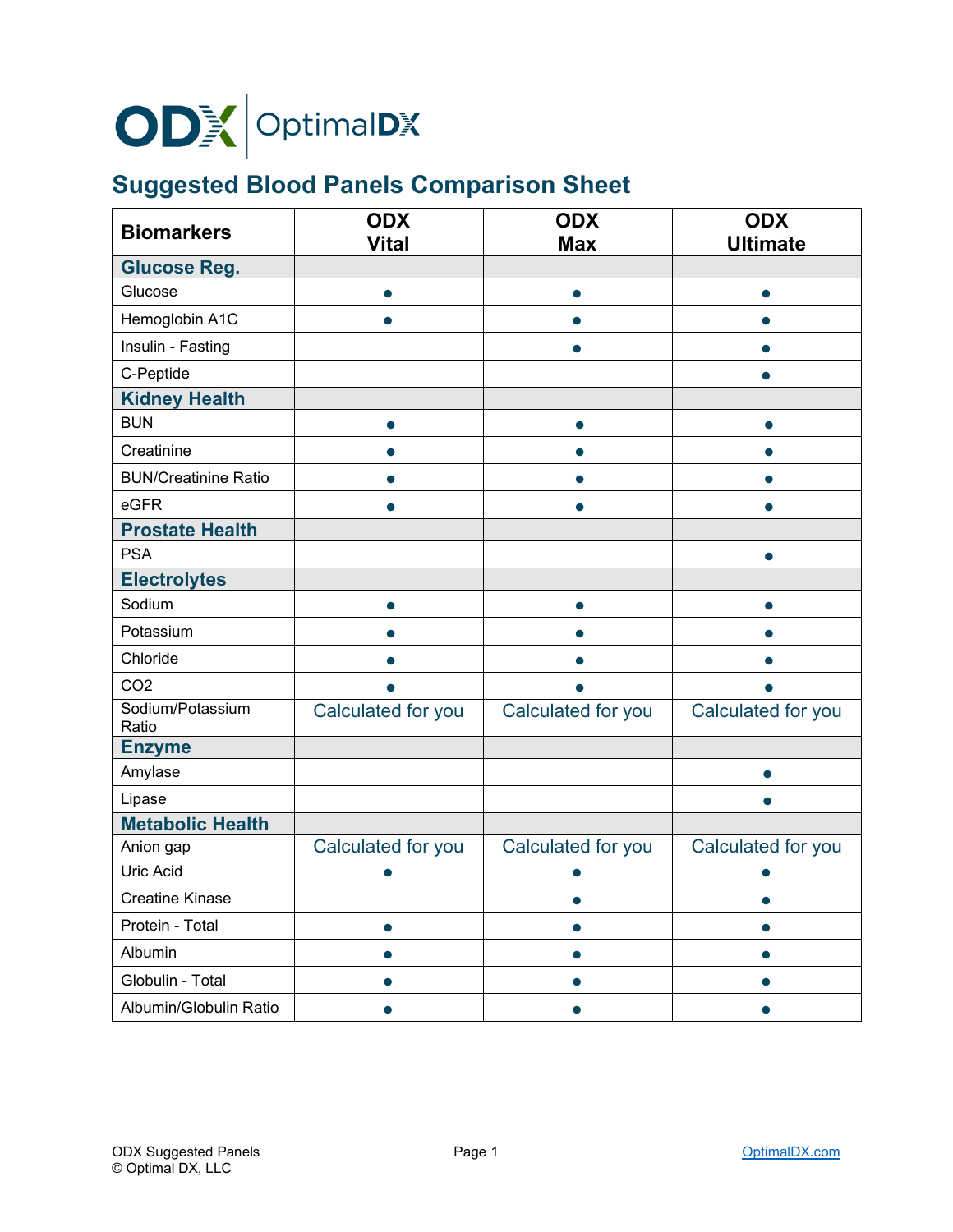| <b>Biomarkers</b>            | <b>ODX</b>   | <b>ODX</b> | <b>ODX</b>      |
|------------------------------|--------------|------------|-----------------|
| <b>Liver &amp; GB Health</b> | <b>Vital</b> | <b>Max</b> | <b>Ultimate</b> |
| Alk Phos                     |              |            |                 |
|                              |              |            | $\bullet$       |
| AST (SGOT)                   |              |            |                 |
| ALT (SGPT)                   |              |            |                 |
| <b>GGT</b>                   |              |            |                 |
| LDH                          |              |            |                 |
| Bilirubin - Total            |              |            |                 |
| Bilirubin - Direct           |              |            | ●               |
| Bilirubin - Indirect         |              |            |                 |
| <b>Iron Health</b>           |              |            |                 |
| Iron - Serum                 |              |            |                 |
| Ferritin                     |              |            |                 |
| <b>TIBC</b>                  |              |            |                 |
| <b>UIBC</b>                  |              |            |                 |
| % Trans. saturation          |              |            |                 |
| <b>Lipids</b>                |              |            |                 |
| Cholesterol - Total          |              |            |                 |
| Triglycerides                |              |            |                 |
| $LDL-C$                      |              |            |                 |
| HDL-C                        |              |            |                 |
| Non-HDL Cholesterol          |              |            |                 |
| Cholesterol/HDL Ratio        |              | $\bullet$  | ●               |
| Triglyceride/HDL Ratio       | Calc.        | Calc.      | Calc.           |
| <b>VLDL Cholesterol</b>      |              |            |                 |
| LP(a)                        |              |            |                 |
| Apo A-1                      |              |            | $\bullet$       |
| Apo B                        |              | $\bullet$  | $\bullet$       |
| <b>Thyroid Health</b>        |              |            |                 |
| <b>TSH</b>                   | $\bullet$    | $\bullet$  | $\bullet$       |
| Total T4                     |              |            | $\bullet$       |
| Free T4                      | $\bullet$    | $\bullet$  | $\bullet$       |
| Total T3                     |              |            | $\bullet$       |
| Free T3                      | $\bullet$    | $\bullet$  | $\bullet$       |
| T3 Uptake                    |              |            | ●               |
| FTI (T7)                     |              |            | Calc.           |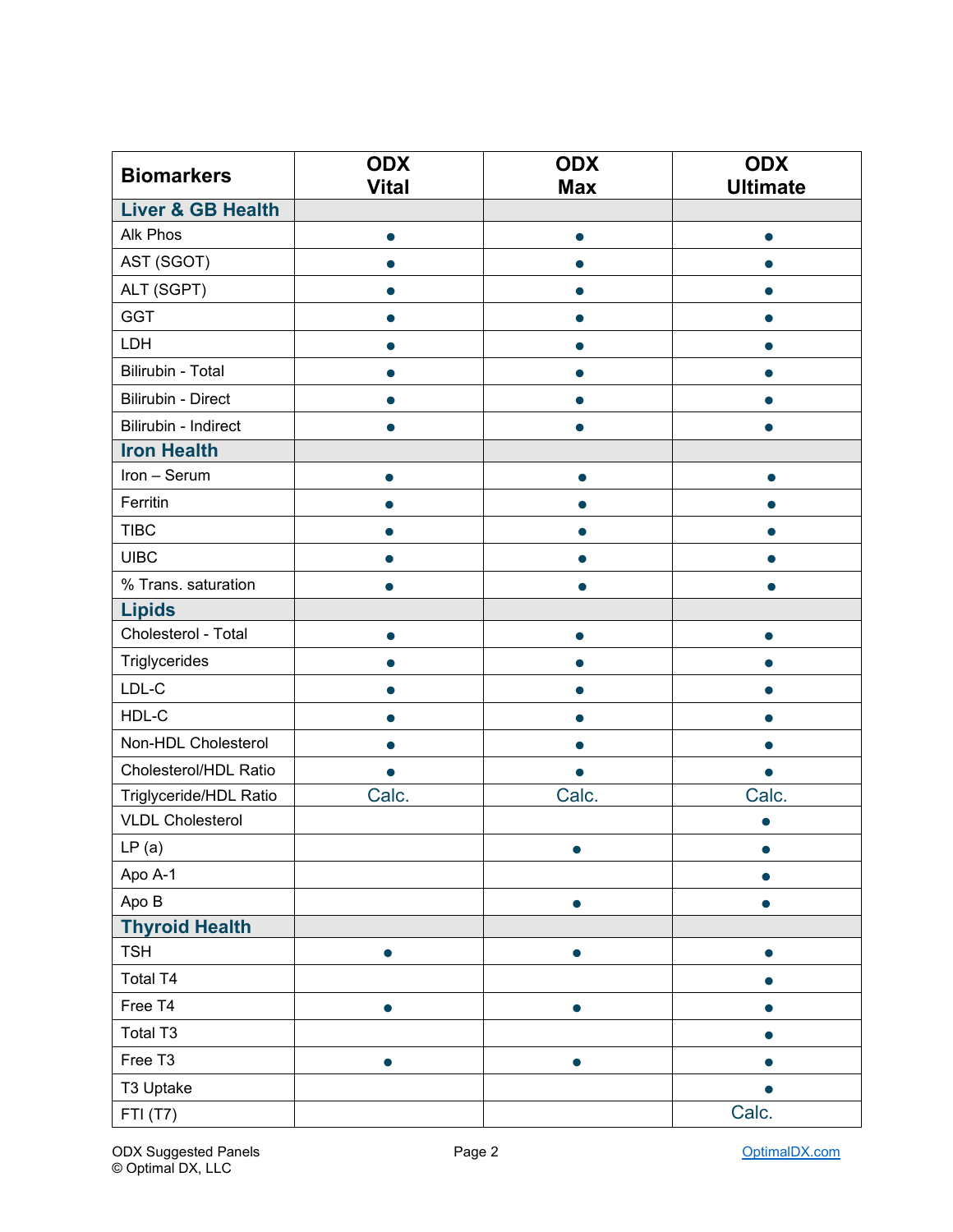| <b>Biomarkers</b>                              | <b>ODX</b><br><b>Vital</b> | <b>ODX</b><br><b>Max</b>                 | <b>ODX</b><br><b>Ultimate</b>            |
|------------------------------------------------|----------------------------|------------------------------------------|------------------------------------------|
| Reverse T3                                     |                            | 0                                        |                                          |
| FreeT3:Reverse T3                              |                            |                                          |                                          |
| Free T3:Free T4                                | $\bullet$                  | $\bullet$                                | ●                                        |
| <b>Inflammation</b>                            |                            |                                          |                                          |
| Fibrinogen                                     |                            |                                          |                                          |
| Hs CRP                                         | $\bullet$                  | $\bullet$                                |                                          |
| Homocysteine                                   |                            |                                          |                                          |
| <b>ESR</b>                                     | 0                          |                                          |                                          |
| C-Reactive Protein                             |                            |                                          |                                          |
| <b>Vitamins &amp;</b><br><b>Minerals</b>       |                            |                                          |                                          |
| Vitamin D (25-OH)                              |                            |                                          |                                          |
| Folate                                         |                            |                                          |                                          |
| Vitamin B12                                    |                            |                                          |                                          |
| Calcium                                        |                            |                                          |                                          |
| Phosphorus                                     |                            |                                          |                                          |
| Magnesium - Serum                              |                            |                                          |                                          |
| Magnesium - RBC                                |                            |                                          |                                          |
| Zinc - Serum                                   |                            |                                          |                                          |
| Calcium/Albumin Ratio                          | Calculated for you         | Calculated for you                       | Calculated for you                       |
| Calcium/Phosph Ratio                           | Calculated for you         | Calculated for you                       | Calculated for you                       |
| <b>Hormonal Health</b><br>DHEA-S               |                            |                                          |                                          |
|                                                |                            |                                          |                                          |
| Cortisol                                       |                            |                                          |                                          |
| IGF-1                                          |                            |                                          |                                          |
| Estradiol                                      |                            |                                          |                                          |
| <b>Testosterone Total</b>                      |                            |                                          |                                          |
| <b>Testosterone Free</b><br>Test. Bioavailable |                            | Calculated for you<br>Calculated for you | Calculated for you<br>Calculated for you |
|                                                |                            |                                          |                                          |
| Progesterone                                   |                            |                                          |                                          |
| <b>SHBG</b><br><b>CBC</b>                      |                            |                                          |                                          |
| <b>RBC</b>                                     |                            |                                          |                                          |
| Retic. Count                                   |                            |                                          |                                          |
| Hemoglobin                                     |                            |                                          |                                          |
| Hematocrit                                     |                            |                                          |                                          |
| <b>MCV</b>                                     |                            |                                          |                                          |
| <b>MCH</b>                                     |                            |                                          |                                          |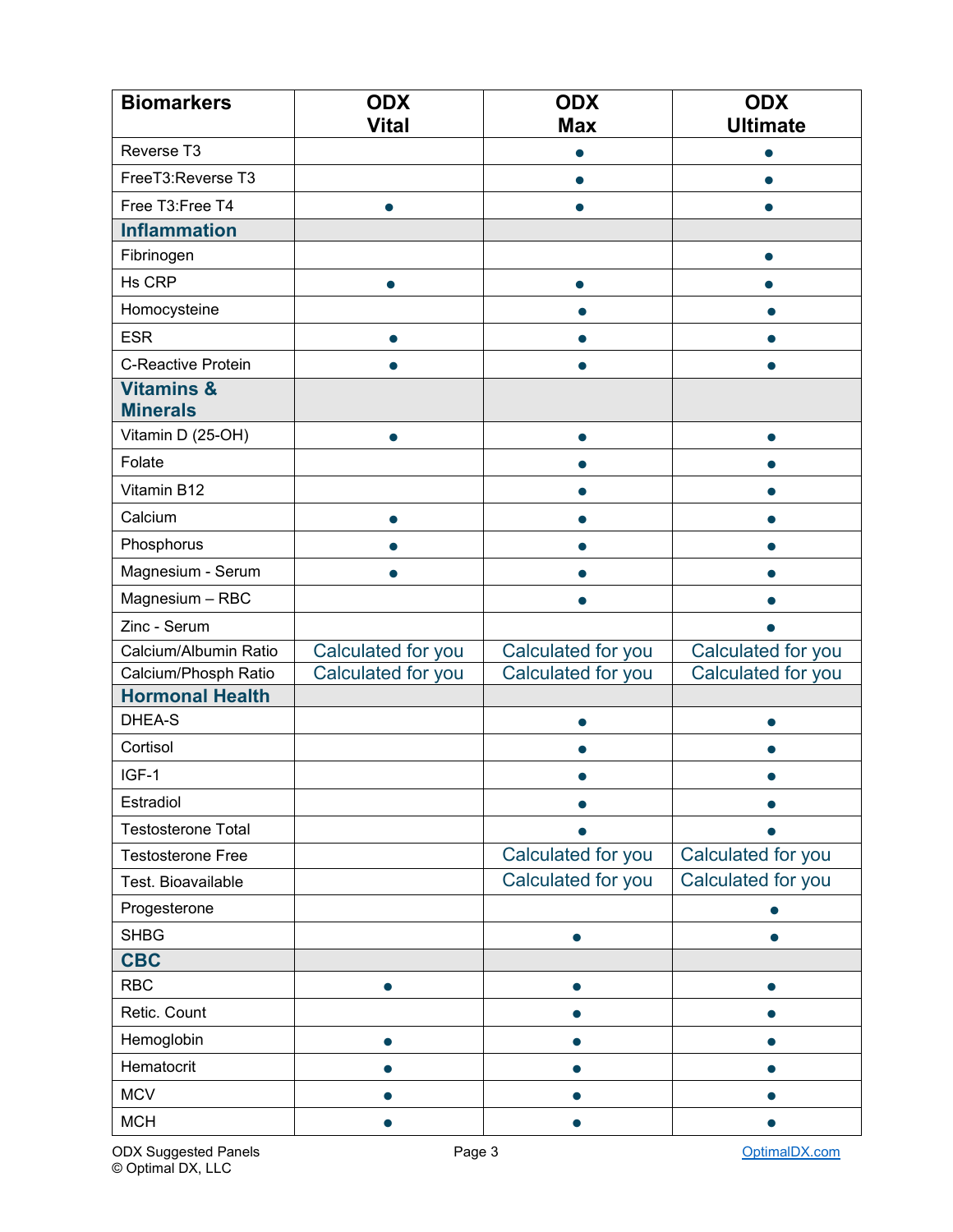| <b>Biomarkers</b>         | <b>ODX</b>   | <b>ODX</b> | <b>ODX</b>      |
|---------------------------|--------------|------------|-----------------|
|                           | <b>Vital</b> | <b>Max</b> | <b>Ultimate</b> |
| <b>MCHC</b>               |              |            |                 |
| <b>Platelets</b>          |              |            |                 |
| <b>RDW</b>                |              |            |                 |
| <b>MPV</b>                |              |            |                 |
| <b>Immune Health</b>      |              |            |                 |
| <b>Total WBCs</b>         |              |            |                 |
| Neutrophils - %           |              |            |                 |
| Bands - %                 |              |            |                 |
| Lymphocytes - %           |              |            |                 |
| Monocytes - %             |              |            |                 |
| Eosinophils - %           |              |            |                 |
| Basophils - %             |              |            |                 |
| Neutrophils - Absolute    |              |            |                 |
| Lymphocytes -<br>Absolute |              |            |                 |
| Monocytes - Absolute      |              |            |                 |
| Eosinophils - Absolute    |              |            |                 |
| Basophils - Absolute      |              |            |                 |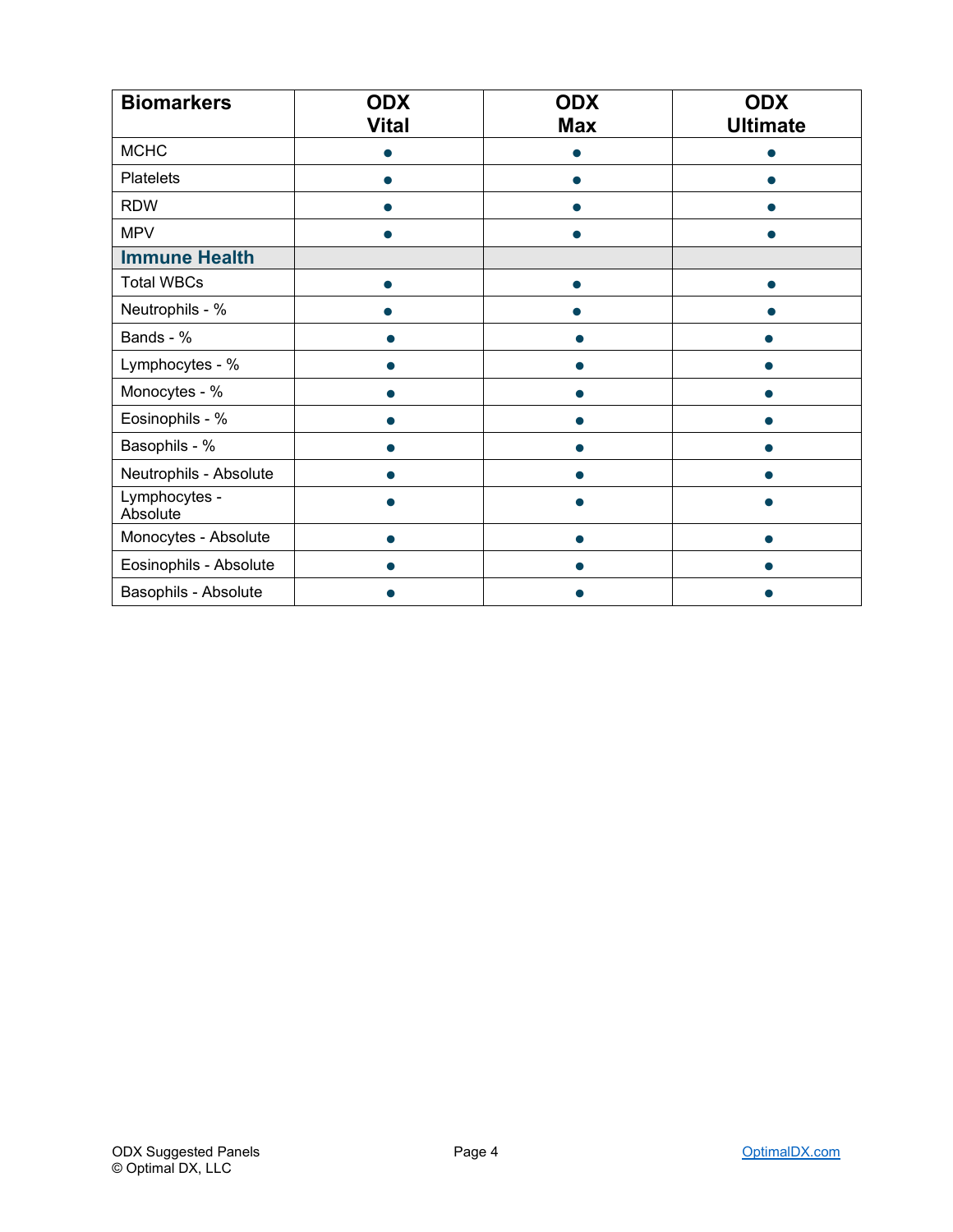

## **Add-Ons**

In addition to the biomarkers on the panels above, there are extra biomarkers available in the software that can be added to the panels.

\* Biomarkers marked with (\*) are calculated in the software

| <b>Biomarkers</b>             | Category           |
|-------------------------------|--------------------|
| LH                            | Hormone            |
| <b>FSH</b>                    | Hormone            |
| Pregnenolone                  | Hormone            |
| Prolactin                     | Hormone            |
| Gastrin                       | Hormone            |
| Thyroglobulin Abs             | <b>Thyroid</b>     |
| Anti-TPO Abs                  | <b>Thyroid</b>     |
| Fructosamine                  | <b>Blood Sugar</b> |
| Leptin                        | <b>Metabolic</b>   |
| <b>PTH</b>                    | <b>Metabolic</b>   |
| <b>Creatine Clearance</b>     | <b>Kidney</b>      |
| *HOMA2-%S                     | <b>Blood Sugar</b> |
| *HOMA2%B                      | <b>Blood Sugar</b> |
| *HOMA2-IR                     | <b>Blood Sugar</b> |
| *QUICKI                       | <b>Blood Sugar</b> |
| Test. - % Free                | Hormone            |
| Test. - % Bioavail.           | Hormone            |
| <b>Active B12</b>             | <b>Nutrients</b>   |
| Adiponectin                   | <b>Blood Sugar</b> |
| Ceruloplasmin                 | <b>Nutrients</b>   |
| Selenium - Serum              | <b>Nutrients</b>   |
| $\overline{Z}$ inc - RBC      | <b>Nutrients</b>   |
| Folate - RBC                  | <b>Nutrients</b>   |
| <b>Anti-Mullerian Hormone</b> | Hormone            |
| Complement C3                 | <b>Proteins</b>    |
| Complement C4                 | <b>Proteins</b>    |